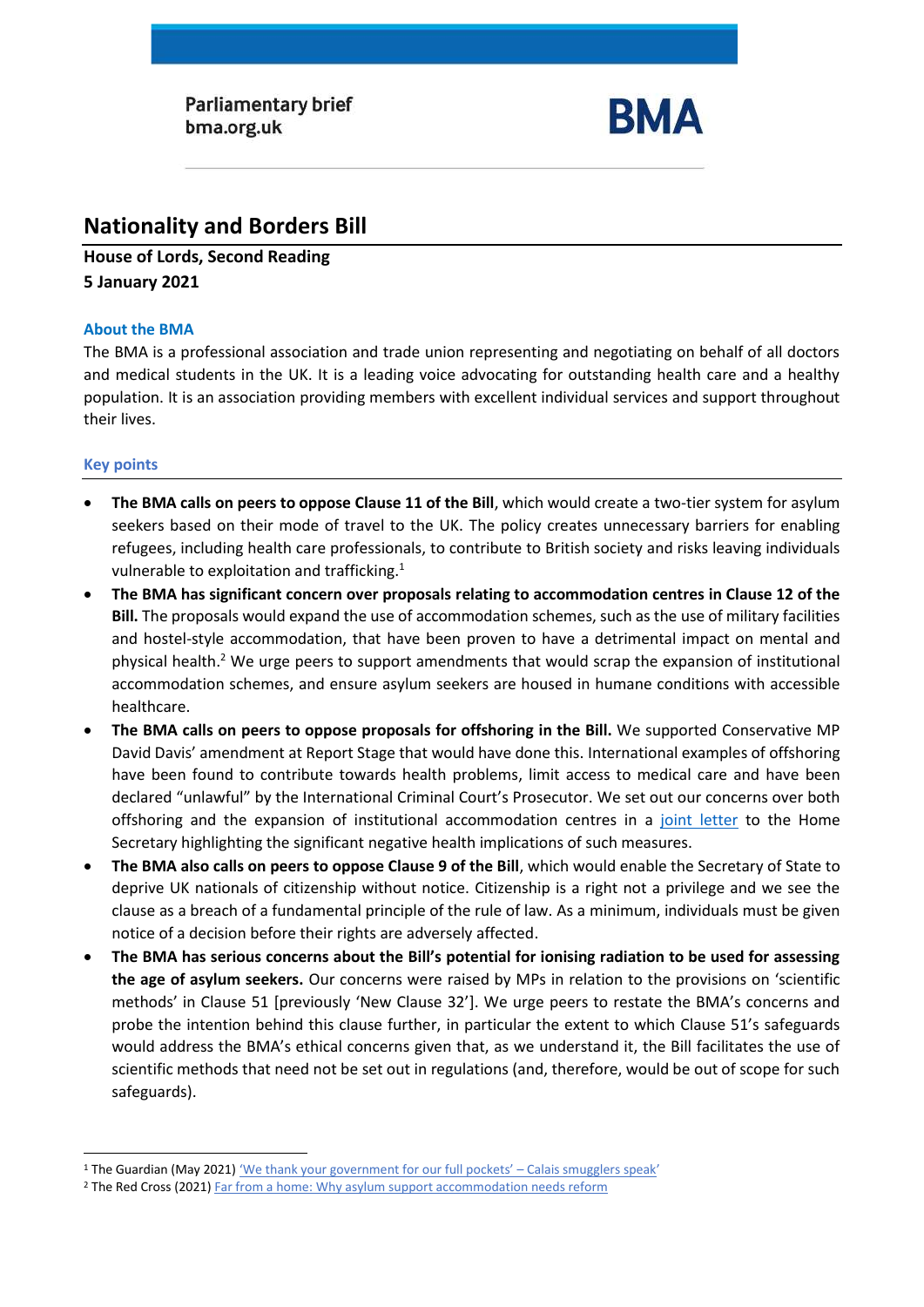#### **Clause 11 – Differential treatment of refugees**

The BMA has significant concern over Clause 11 of the Nationality and Borders Bill which would create a two-tier system for asylum seekers based on their mode of arrival to the UK. Those who arrive by a means other than via a resettlement programme risk having their claim dismissed or being given temporary asylum status with significant restrictions on family life and financial support. Under the proposals, the Home Office will attempt to remove them to another safe country and they could face criminal charges and a four-year prison sentence for 'entering illegally'.

Whilst we do not know what proportion of refugee health and care professionals arrive to the UK via irregular means, the Bill creates unnecessary barriers for enabling refugees to contribute to British society and risks leaving individuals vulnerable to exploitation and trafficking.<sup>3</sup>

Many of the refugees who thrive in our communities today, such as Dr Waheed Arian, now an NHS doctor who fled forced conscription to the Taliban as a child and made an irregular journey, would be potentially expelled under the provisions in the Bill, instead of offered the protection and opportunity this country has historically provided.<sup>4</sup>

The BMA supports the development of a single, fair, humane and effective refugee system, in keeping with our obligations under international humanitarian and human rights law, including rights to necessary and appropriate health care irrespective of an individual's route into the UK.

#### Health implications of temporary status

Under the Bill, refugees who arrive in the UK by an irregular route would only be eligible to receive a new form or temporary protection, which would be valid for 30 months. People holding this status would have limited rights to settlement in the UK and to reunification with family who remain overseas. Those with temporary protection status would also be under No Recourse to Public Funds (NRPF) conditions. Evidence shows that individuals under NRPF conditions are prevented from receiving adequate income and housing,<sup>5</sup> which can force families into destitution, further exacerbating health inequalities in the UK.

Extended periods of uncertainty faced by asylum seekers in the UK and the NRPF condition already contribute to poor health.<sup>6</sup> Increasing the uncertainty under which people who have fled violence and trauma live will only increase their psychological distress, with the potential to create or compound underlying physical conditions linked to chronic stress, anxiety and depression.<sup>7</sup> Clinicians who care for refugees and asylum seekers also sight concern about family members left behind as a substantial source of poor mental health, and reducing the already limited rights of refugees in this regard would be detrimental.<sup>8</sup>

# **The addition of a temporary protection status for some refugees will also exacerbate existing complexity over entitlement to NHS care in the UK and risks deepening exclusion from healthcare for vulnerable groups.**

Although refugees and asylum seekers are entitled to free care on the NHS, the system is complex and asylum seekers can move in and out of entitlement depending on the status of their claim or appeal, their

<sup>&</sup>lt;sup>3</sup> The Guardian (May 2021) ['We thank your government for our full pockets' –](https://www.theguardian.com/global-development/2021/may/10/calais-smuggler-gangs-channel-migrants-uk-security?CMP=Share_AndroidApp_Other) Calais smugglers speak'

<sup>4</sup> Politics Home (July 2021) ['Under the Nationality and Borders Bill I could not become and NHS doctor'](https://www.politicshome.com/thehouse/article/under-the-nationality-and-borders-bill-i-could-not-become-an-nhs-doctor)

<sup>5</sup> Doctors of the World, '*A Rapid Needs Assessment of Excluded People in England During the 2020 COVID-19 Pandemic*', (2020); The Joint Council for the Welfare of Immigrants, '*Migrants with No Recourse to Public Funds*' Experiences During the COVID-19 Pandemic' (2021).

<sup>6</sup> Haroon, S. (2008) '*The Health Care Needs of Asylum Seekers',* Faculty of Public Health, Briefing Statement; Scottish Refugee Council (2013) *[In Search of Normality, Refugee Integration in Scotland](https://www.scottishrefugeecouncil.org.uk/wp-content/uploads/2019/10/In-search-of-normality-Refugee-Integration-in-Scotland-PDF.pdf)*

<sup>7</sup> British Red Cross (2017) *Can't stay. Can't go. Refus[ed asylum seekers who cannot be returned](https://www.redcross.org.uk/-/media/documents/about-us/research-publications/refugee-support/cant-stay-cant-go-webready.pdf)*

<sup>8</sup> All Party Parliamentary Group on Refugees (2017) *[Refugees welcome? The experience of new refugees in the UK](https://refugeecouncil.org.uk/wp-content/uploads/2019/03/APPG_on_Refugees_-_Refugees_Welcome_report.pdf)*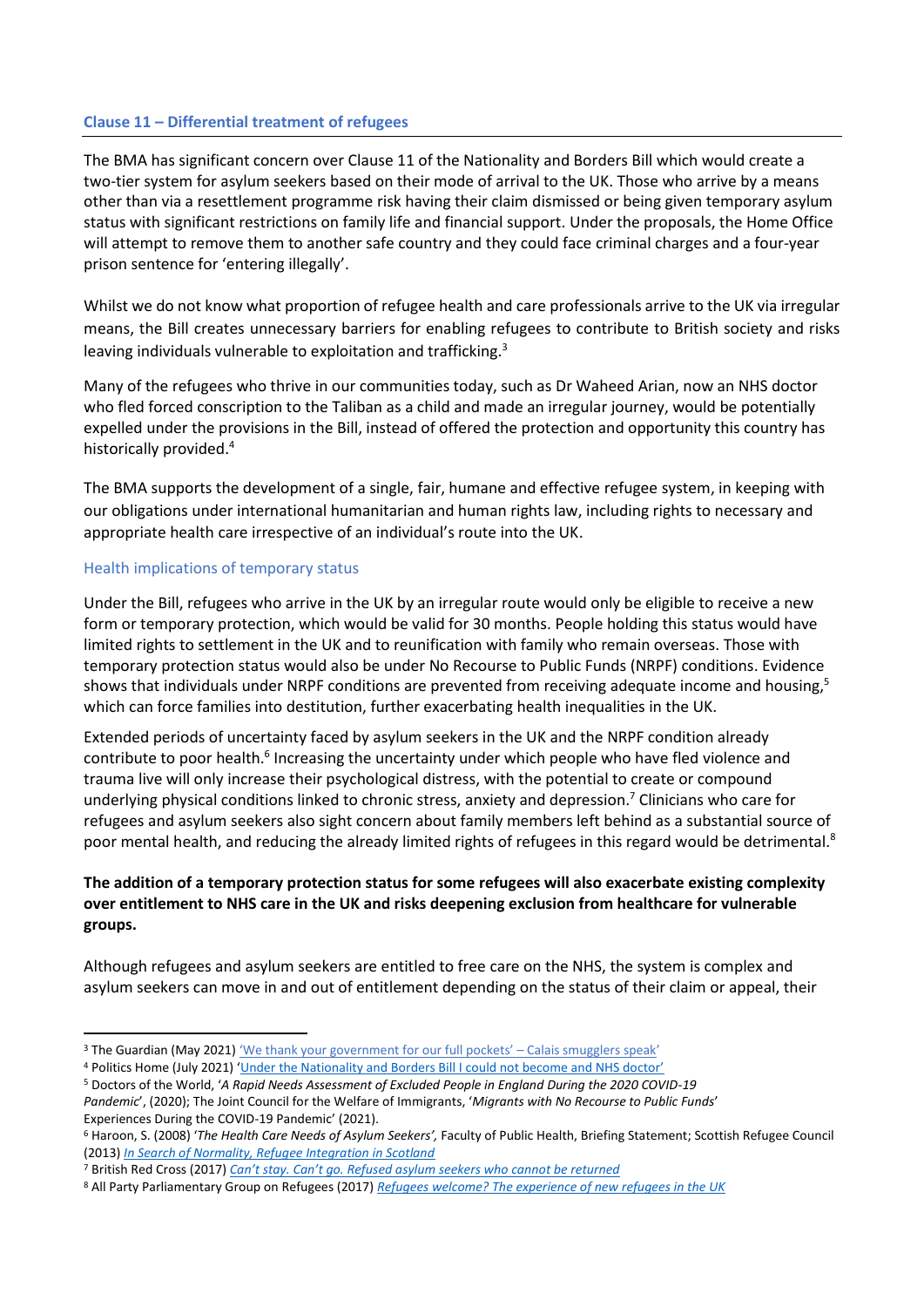degree of vulnerability and whether they have dependent children under 18. <sup>9</sup> As a consequence, many experience blockages when registering with a GP or face being incorrectly denied/charged for secondary care due to confusion over their entitlement.<sup>10</sup> A survey of BMA members found that 55% of doctors who work with refugees and asylum seekers were frequently or sometimes uncertain about their entitlement to care.<sup>11</sup>

Some refused asylum seekers with NRPF may be eligible to receive treatment for certain conditions free of charge, or receive local authority support where there is a medical need. Doctors play a key role in identifying these cases and advocating on behalf of particularly vulnerable individuals. However, the excessive complexity of the current system of NHS entitlements and charging deters appropriate use of the healthcare system, wastes the valuable time of medical professionals and has a detrimental impact on individual and public health. $^{12}$ 

**The BMA urges peers to oppose Clause 11 and instead support the development of a single, fair, humane and effective refugee system, in keeping with our obligations under international humanitarian and human rights law.**

#### **Clause 12 - Accommodation for asylum seekers etc.**

In December, the BMA joined other healthcare organisations in writing a [joint letter](https://msf.org.uk/article/joint-letter-concerns-about-health-implications-nationality-and-borders-bill) to the Home Secretary raising concern over the health implications of the Bill, particularly in relation to offshoring and expanding institutional accommodation centres.

Clause 12 would give Government powers to expand asylum accommodation schemes, such as the use of military facilities<sup>13</sup> and hostels, that have a detrimental impact on physical and mental health. A British Red Cross investigation found that unsuitable and poor facilities were having a severe impact on the wellbeing of asylum seekers, including children.<sup>14</sup>

People housed in asylum accommodation are generally not registered with a GP, and therefore face significant challenges in accessing appropriate healthcare, particularly for more complex mental and physical health conditions.<sup>15</sup> People who are not registered with a GP and do not have an NHS number are also unable to access Covid-19 vaccines through regular channels, making them largely dependent on outreach and walk-in clinics, which poses a challenge for timely follow-up and identification of those who need additional doses as a result of clinical vulnerability.

Where people living in asylum accommodation are able to register with a local GP practice, this can place a significant burden on local health services as practices may need to register and provide care for a large number of patients, often with complex health issues,<sup>16</sup> in a short period of time. Given this, and in the context of NHS services facing enormous pressure due to the ongoing pandemic and unprecedented backlog

<sup>9</sup> Asylum support appeals project (2016) *[Section 4 support](https://www.asaproject.org/uploads/Factsheet-2-section-4-support.pdf)*

<sup>10</sup> The Equality and Human Rights Commission (2018) *[The lived experiences of access to healthcare for people seeking and refused](https://www.equalityhumanrights.com/sites/default/files/research-report-122-people-seeking-asylum-access-to-healthcare-lived-experiences.pdf)  [asylum](https://www.equalityhumanrights.com/sites/default/files/research-report-122-people-seeking-asylum-access-to-healthcare-lived-experiences.pdf)*

<sup>11</sup> BMA (2019) *[Refugee and asylum seeker patient health toolkit](https://www.bma.org.uk/advice-and-support/ethics/refugees-overseas-visitors-and-vulnerable-migrants/refugee-and-asylum-seeker-patient-health-toolkit/overcoming-barriers-to-refugees-and-asylum-seekers-accessing-care)*

<sup>12</sup> BMA (2018) *[Delayed, deterred, and distressed: The impact of NHS overseas charging regulations on patients and the doctors who](https://www.bma.org.uk/media/1834/bma-overseas-charging-paper-2018.pdf)  [care for them](https://www.bma.org.uk/media/1834/bma-overseas-charging-paper-2018.pdf)*

<sup>&</sup>lt;sup>13</sup> The use of Napier barracks in Kent to accommodate over 400 asylum seekers as been described as a 'prototype' for the mass reception accommodation set out in the Bill - [Home Office letter re: Extension of Home Office's tenure of the Napier Barracks](https://appgdetention.org.uk/wp-content/uploads/2021/09/2021-08-27-FBIM-to-Alison-Thewliss-MP.pdf?x66900), 27 August 2021.

<sup>&</sup>lt;sup>14</sup> The Red Cross (2021[\) Far from a home:](https://www.redcross.org.uk/far-from-a-home) Why asylum support accommodation needs reform

<sup>15</sup> Written evidence submitted to Home Affairs Committee by Doctors of the World UK, the Helen Bamber Foundation, Forrest Medico-Legal Services and Freedom from Torture, available at<https://committees.parliament.uk/writtenevidence/22982/html/> <sup>16</sup> Maternity Action and Refugee Council (2013) *[When maternity Doesn't matter: dispersing pregnant women seeking asylum](https://www.maternityaction.org.uk/wp-content/uploads/2013/09/When_Maternity_Doesn_t_Matter_-_Ref_Council__Maternity_Action_report_Feb2013.pdf)*;

Aspinall, P. (2014) *[Hidden Needs, Identifying Key Vulnerable Groups in Data Collections: Vulnerable Migrants, Gypsies and Travellers,](https://assets.publishing.service.gov.uk/government/uploads/system/uploads/attachment_data/file/287805/vulnerable_groups_data_collections.pdf)  [Homeless People, and Sex Workers](https://assets.publishing.service.gov.uk/government/uploads/system/uploads/attachment_data/file/287805/vulnerable_groups_data_collections.pdf)*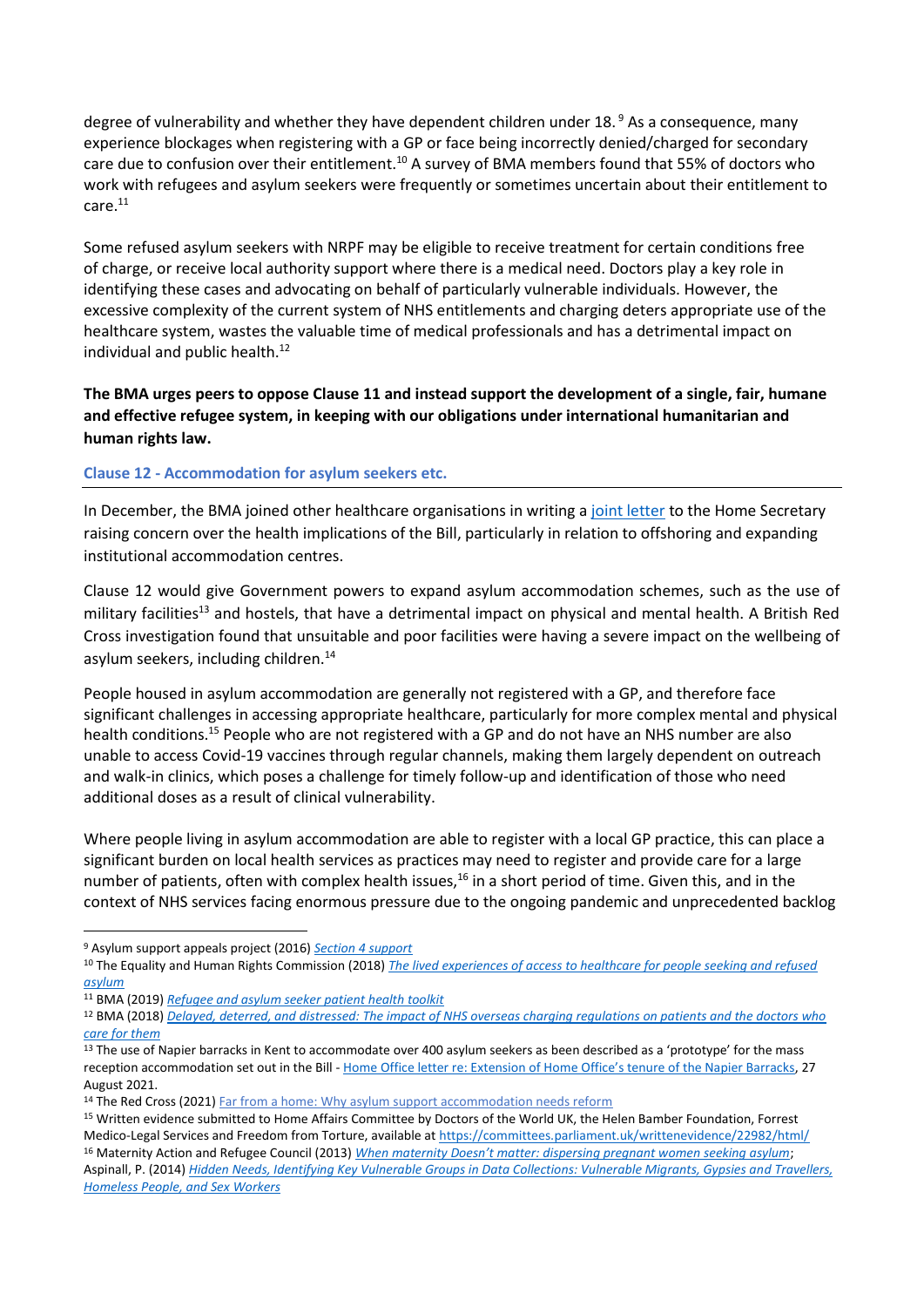of care, the scale of planned new reception centres intended to house thousands of people is deeply concerning.

The BMA has previousl[y written](https://www.doctorsoftheworld.org.uk/wp-content/uploads/2020/11/Letter-on-the-use-of-MoD-sites-as-accommodation_26.11.2020.pdf) to the Home Secretary and Health Secretary calling for an end to the use of institutional accommodation to house asylum seekers. In June 2021, a High Court [judgment in a case](https://www.judiciary.uk/wp-content/uploads/2021/06/Napier-Barracks-judgment.pdf)  [brought by six asylum seekers](https://www.judiciary.uk/wp-content/uploads/2021/06/Napier-Barracks-judgment.pdf) who had been housed in the Napier Barracks in Kent found inadequate health and safety conditions, a failure to screen victims of trafficking and other vulnerabilities, and false imprisonment of residents.<sup>17</sup> Evidence presented to the court showed the Home Office continued to house people at the barracks against advice from Public Health England. A Covid outbreak was found by the court to be "inevitable" and did in fact occur in January 2021, with nearly 200 people testing positive

**The BMA urges peers to support amendments to the Bill that would scrap the use of MoD facilities for housing asylum seekers, and that would ensure asylum seekers are housed in humane conditions with accessible healthcare.**

#### **Clause 28 and Schedule 3 – Removal of asylum seeker to safe country**

The BMA is strongly opposed to Government proposals to send people seeking asylum in the UK abroad while their claims are being considered.

The use of offshoring has previously led to asylum seekers being accommodated in countries where they are unable to access medical care they may need and has had a detrimental impact on the mental health of asylum seekers effected. This is evident in problems created by Australia's offshoring of asylum seekers to countries like Manus Island in Papa New Guinea, which the UN has declared "violates the convention against torture" and the ICC prosecutor has described "unlawful".<sup>18</sup>

#### **The BMA strongly calls on peers to oppose the implementation of offshoring as set out within the Bill.**

#### **Clause 9 - Notice of decision to deprive a person of citizenship**

The BMA opposes the inclusion of a clause to retrospectively deprive somebody of their citizenship with particular concern that this could be achieved without notice. This clause would apply to those with a tie to another country and disproportionately impact those of migrant heritage. We know the Windrush scandal placed a huge strain on the health and wellbeing of those affected and their families and we would not wish to see it repeated. The knowledge citizenship could even be revoked without any warning will inevitably lead to stress and anxiety amongst a community that is already vulnerable.

Citizenship is a right not a privilege and we see the clause as a breach of a fundamental principle of the rule of law. As a minimum, individuals must be given notice of a decision before their rights are adversely affected.

**Despite considerable concern over the proposals raised at Report Stage by both sides of the House, proposals to deprive people of citizenship without notice have not been amended. The BMA urges peers to rectify this and support amendments that would remove Clause 9 from the Bill**.

#### **Clause 51 – use of ionising radiation for age assessment**

The BMA has serious concerns about the use of ionising radiation for the age assessment of asylum seekers, which MPs highlighted to the Government at the Bill's Committee Stage<sup>19</sup>. Regrettably, our concerns were not

<sup>17</sup> Royal Courts of Justice (June 2021) Nappier Barracks judgement

<sup>18</sup> The Guardian (October 2021) ['Australia to end offshoring in Papa New Guinea'](https://www.theguardian.com/australia-news/2021/oct/06/australia-to-end-offshore-processing-in-papua-new-guinea)

<sup>&</sup>lt;sup>19</sup> MPs raising our concerns at the Bill's Committee Stage can be read here (2 Nov 2021)[: https://bit.ly/3FHw6Jh](https://bit.ly/3FHw6Jh)